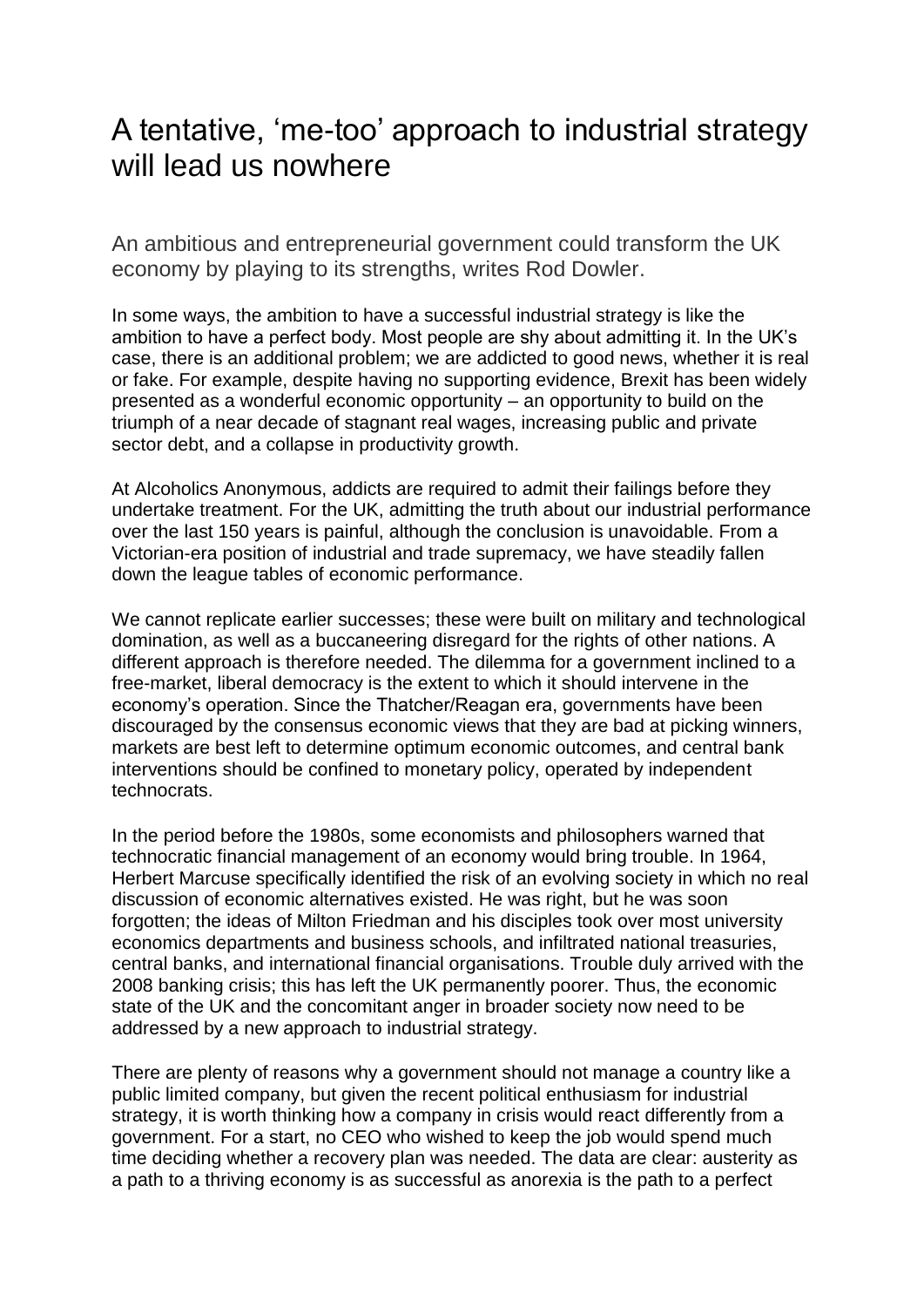body. And private sector companies hoping an invisible hand will save them don't enjoy a large shareholder following.

For a medium sized economy like the UK, some realities are apparent. We need to reduce public and private debt and the trade deficit, and raise real wages while maintaining a high level of employment. There is, however, no good reason why borrowing to finance productive investment should be squeezed, and no good reason why the public sector should not be used to deliver services where this can be done well and efficiently. There is also no good reason for tax laws that encourage private companies to avoid paying UK corporate taxes and take profits offshore, while squeezing salaries paid in the UK.

There is much a confident state could do to improve UK economic performance, and ensure that the benefits of prosperity are distributed equitably. For example, the state can plug holes in funding the initial development or rollout of important new enabling facilities, such as 5G mobile communications, smart grids, and electric vehicle charging points. The state can identify requirements for new products and services that the private sector fails to provide; such initiatives could improve healthcare and social care, and the efficiency with which these are provided. The state can properly finance services such as the NHS; this is popular and a breakdown will increase costs to consumers, and probably reduce standards.

Although the state cannot reliably pick winners, it can resist the temptation to back losers such as Hinkley Point C. The state has a role in backing proven winners in promising areas, to avoid the benefits of breakthrough research going overseas. The state is the key to improving dialogue between companies, universities and regional government. The state is the only organisation able to remove legislative ambiguity, e.g. in tax laws concerning corporate taxation, and to improve government's ability to deliver major cross-departmental projects. Markets do not provide leadership in such areas, but it could be delivered by a capable government.

The strengths and advantages of the UK are still enormous. Our assets include the English language and culture, as well as an adaptable and resourceful population. Our universities and research institutions are immensely attractive to overseas students, and also provide a wonderful springboard for a technology-based economy. This was well understood by Vince Cable when he was Business Secretary in the coalition from 2010 to 2015, but he was hamstrung by lack of investment support from the Treasury.

Besides the widely accepted need for infrastructure investment, UK thinking on industrial strategy is also firmly locked into mature industries, such as automotive, aerospace and banking, each of which faces industry disruption and technological challenge. We thus need to develop the confidence and capability to exploit the industries of the future, where we lag behind other nations. The young people of the UK are keen to do this but often lack the means, particularly if they live outside London and the Southeast. The so-called FAANG (Facebook, Apple, Amazon, Netflix and Google) group of companies contribute enormously to the US economy without manufacturing much in the US. The UK could mobilise its own resources and talent, in the same way.